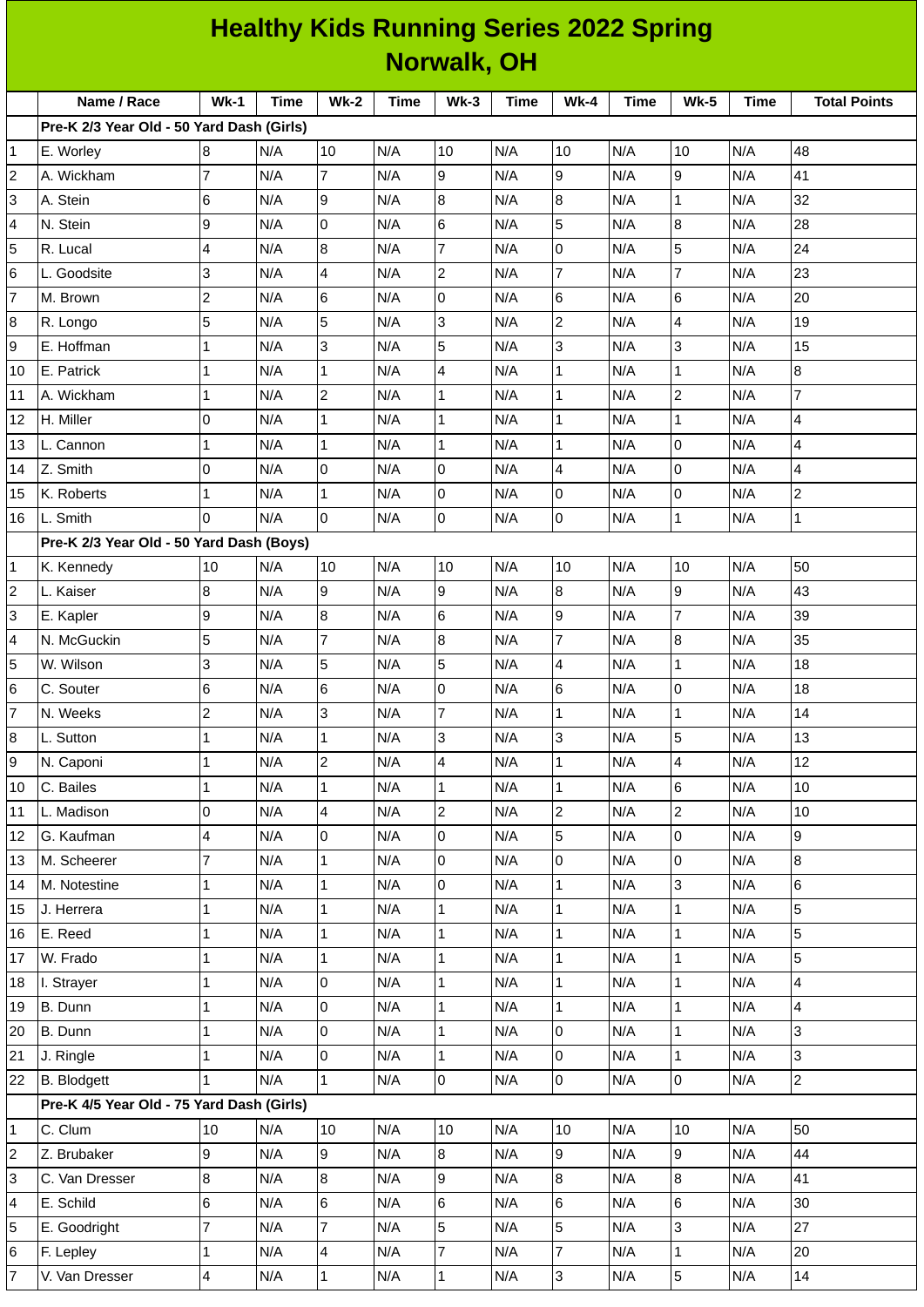## **Healthy Kids Running Series 2022 Spring Norwalk, OH**

| 3<br>N/A<br>$\overline{0}$<br>8<br>3<br>N/A<br>N/A<br>$\overline{4}$<br>N/A<br>N/A<br>14<br>R. Lucal<br>4<br>$\overline{c}$<br>5<br>$\overline{3}$<br>12<br>9<br>N/A<br>N/A<br>$\mathbf{1}$<br>N/A<br>N/A<br>N/A<br>$\mathbf{1}$<br>M. Higgins<br>5<br>$\overline{c}$<br>$\overline{c}$<br>N/A<br>0<br>N/A<br>$\overline{c}$<br>N/A<br>$11\,$<br>S. Butler<br>N/A<br>N/A<br>$\mathbf 1$<br>4<br>$\overline{7}$<br>$\overline{0}$<br>N/A<br>$\mathbf 1$<br>$\mathbf{1}$<br>N/A<br>N/A<br>N/A<br>N/A<br>M. Cruey<br>N/A<br>O<br>$\overline{0}$<br>N/A<br>7<br>N/A<br>$\overline{7}$<br>0<br>0<br>N/A<br>N/A<br>B. Burdge<br>$\overline{2}$<br>$\,6$<br>$\mathbf{1}$<br>N/A<br>N/A<br>$\mathbf{1}$<br>N/A<br>N/A<br>$\mathbf{1}$<br>N/A<br>$\mathbf{1}$<br>P. Ringle<br>5<br>L. Schild<br>N/A<br>$\mathbf 1$<br>N/A<br>$\mathbf{1}$<br>$\mathbf{1}$<br>N/A<br>$\mathbf 1$<br>N/A<br>1<br>N/A<br>5<br>$\overline{1}$<br>$\mathbf{1}$<br>$\mathbf{1}$<br>A. Shullick<br>$\mathbf{1}$<br>N/A<br>$\mathbf 1$<br>N/A<br>N/A<br>N/A<br>N/A<br>$\overline{0}$<br>$\mathbf{1}$<br>$\mathbf{1}$<br>N/A<br>$\mathbf{1}$<br>4<br>E. Kocher<br>N/A<br>$\mathbf 1$<br>N/A<br>N/A<br>N/A<br>3<br>N/A<br>$\mathbf{1}$<br>$\overline{0}$<br>0<br>$\mathbf{1}$<br>N/A<br>N/A<br>N/A<br>N/A<br>E. Moncher<br>1<br>Pre-K 4/5 Year Old - 75 Yard Dash (Boys)<br>10<br>N/A<br>N/A<br>10<br>10<br>50<br>10<br>N/A<br>N/A<br>10<br>N/A<br>W. Jensen<br>9<br>N/A<br>$\overline{8}$<br>N/A<br>9<br>8<br>N/A<br>9<br>N/A<br>43<br>N/A<br>M. Duncan<br>8<br>9<br>8<br>9<br>$\bf{8}$<br>N/A<br>N/A<br>N/A<br>N/A<br>42<br>E. Goodsite<br>N/A<br>$\overline{7}$<br>$\overline{7}$<br>$\overline{7}$<br>$\overline{7}$<br>$\overline{7}$<br>35<br>N/A<br>N/A<br>N/A<br>N/A<br>M. Caponi<br>N/A<br>5<br>6<br>6<br>22<br>N/A<br>N/A<br>$\overline{4}$<br>N/A<br>$\mathbf{1}$<br>N/A<br>N/A<br>P. Worley<br>$\overline{\mathbf{4}}$<br>4<br>22<br>$\overline{\mathbf{4}}$<br>$6\phantom{.}6$<br>N/A<br>4<br>N/A<br>N/A<br>N/A<br>N/A<br>C. Baker<br>5<br>$\overline{c}$<br>$6\phantom{.}6$<br>N/A<br>$\overline{c}$<br>16<br>N/A<br>N/A<br>$\mathbf{1}$<br>N/A<br>L. Resor<br>N/A<br>6<br>$\overline{2}$<br>N/A<br>$\mathbf 1$<br>$\mathbf{1}$<br>N/A<br>$\mathbf{1}$<br>N/A<br>11<br>W. Stein<br>N/A<br>N/A<br>$\overline{c}$<br>5<br>$\overline{3}$<br>11<br>0<br>$\mathbf 1$<br>N/A<br>G. Christofferson<br>N/A<br>N/A<br>N/A<br>N/A<br>3<br>3<br>N/A<br>3<br>O<br>N/A<br>N/A<br>10<br>R. Brooks<br>N/A<br>N/A<br>$\mathbf{1}$<br>5<br>3<br>9<br>0<br>N/A<br>N/A<br>0<br>N/A<br>N/A<br>$\mathbf{1}$<br>N/A<br>A. Spurlock<br>l0<br>$\overline{0}$<br>$6\phantom{.}6$<br>$\mathsf 0$<br>$\,6$<br>R. Smith<br>0<br>N/A<br>N/A<br>N/A<br>N/A<br>N/A<br>5<br>$\mathbf{1}$<br>L. Miller<br>$\mathbf 1$<br>N/A<br>$\mathbf 1$<br>N/A<br>$\mathbf{1}$<br>N/A<br>N/A<br>$\mathbf{1}$<br>N/A<br>5<br>$\mathbf{1}$<br>N/A<br>$\mathbf{1}$<br>$\mathbf{1}$<br>N/A<br>$\mathbf{1}$<br>$\mathbf 1$<br>N/A<br>N/A<br>N/A<br>E. Smith<br>5<br>$\overline{c}$<br>0<br>N/A<br>N/A<br>$\mathbf{1}$<br>N/A<br>$\mathbf 1$<br>N/A<br>C. Nelson<br>1<br>N/A<br>$\mathbf{1}$<br>N/A<br>$\mathbf 1$<br>0<br>$\mathbf{1}$<br>N/A<br>$\mathbf{1}$<br>N/A<br>4<br><b>B.</b> Notestine<br>N/A<br>N/A<br>$\overline{0}$<br>$\mathbf{1}$<br>$\overline{\mathbf{4}}$<br>A. Smith<br>$\mathbf 1$<br>N/A<br>$\overline{1}$<br>N/A<br>N/A<br>N/A<br>$\mathbf{1}$<br>N/A<br>N/A<br>N/A<br>lo<br>$\mathbf{1}$<br>N/A<br>N/A<br>$\overline{\mathbf{4}}$<br>N/A<br>$\mathbf{1}$<br>$\mathbf{1}$<br>$\mathbf{1}$<br>G. Smith<br>$\overline{3}$<br>0<br>C. Stein<br>N/A<br>0<br>N/A<br>$\mathbf 1$<br>N/A<br>$\mathbf{1}$<br>N/A<br>1<br>N/A<br>$\overline{c}$<br>O<br>$\mathbf{1}$<br>$\overline{0}$<br>$\mathbf 1$<br>l0<br>N/A<br>N/A<br>N/A<br>N/A<br>N/A<br><b>B.</b> Kaufman<br>0<br>0<br>0<br>$\pmb{0}$<br>$\mathbf{1}$<br>N/A<br>N/A<br>$\mathbf 1$<br>I. Conley<br>N/A<br>N/A<br>N/A<br>lo<br>$\overline{0}$<br>$\overline{0}$<br>$\mathbf 1$<br>$\mathbf{1}$<br>0<br>T. Christian<br>N/A<br>N/A<br>N/A<br>N/A<br>N/A<br>Kindergarten & 1st Grade - 1/4 Mile (Girls)<br>10<br>01:41<br>01:43<br>10<br>01:43<br>10<br>01:41<br>10<br>01:44<br>50<br>H. Jensen<br>10<br>$\overline{7}$<br>$\overline{9}$<br>8<br>9<br>$6\overline{6}$<br>01:54<br>01:58<br>39<br>K. Baker<br>01:55<br>02:05<br>01:51<br>$\overline{c}$<br>$\overline{8}$<br>$\, 8$<br>9<br>01:53<br>5<br>32<br>C. Sherman<br>02:11<br>01:59<br>02:00<br>01:54<br>5<br>5<br>8<br>3<br>02:07<br>02:03<br>8<br>01:54<br>01:56<br>02:02<br>29<br>K. McFadden<br>$\overline{7}$<br>6<br>l0<br>$6\phantom{a}$<br>$\overline{7}$<br>26<br>01:59<br>02:02<br>N/A<br>01:59<br>01:55<br>E. Butler<br>5<br>$\overline{7}$<br>0<br>9<br>I. Butler<br>4<br>02:08<br>02:01<br>N/A<br>01:54<br>01:58<br>25<br>6<br>$\overline{3}$<br>$\overline{7}$<br>$\mathbf 1$<br>C. Resor<br>02:06<br>02:06<br>02:04<br>02:11<br>02:06<br>18<br>$\mathbf{1}$<br>$\overline{c}$<br>5<br>$\overline{3}$<br>4<br>15<br>$\mathbf{1}$<br>04:23<br>02:08<br>02:07<br>02:08<br>02:00<br>L. Herrera<br>9<br>6<br>01:50<br>O<br>N/A<br>0<br>N/A<br>$\overline{0}$<br>N/A<br>15<br>E. Snyder<br>01:57<br>3<br>lo<br>$\overline{\mathbf{4}}$<br>0<br>$\overline{4}$<br>11<br>N/A<br>02:07<br>N/A<br>I. Conley<br>02:10<br>02:05 |    |          |              |       |    |     |                |       |                |       |                |       |   |
|-------------------------------------------------------------------------------------------------------------------------------------------------------------------------------------------------------------------------------------------------------------------------------------------------------------------------------------------------------------------------------------------------------------------------------------------------------------------------------------------------------------------------------------------------------------------------------------------------------------------------------------------------------------------------------------------------------------------------------------------------------------------------------------------------------------------------------------------------------------------------------------------------------------------------------------------------------------------------------------------------------------------------------------------------------------------------------------------------------------------------------------------------------------------------------------------------------------------------------------------------------------------------------------------------------------------------------------------------------------------------------------------------------------------------------------------------------------------------------------------------------------------------------------------------------------------------------------------------------------------------------------------------------------------------------------------------------------------------------------------------------------------------------------------------------------------------------------------------------------------------------------------------------------------------------------------------------------------------------------------------------------------------------------------------------------------------------------------------------------------------------------------------------------------------------------------------------------------------------------------------------------------------------------------------------------------------------------------------------------------------------------------------------------------------------------------------------------------------------------------------------------------------------------------------------------------------------------------------------------------------------------------------------------------------------------------------------------------------------------------------------------------------------------------------------------------------------------------------------------------------------------------------------------------------------------------------------------------------------------------------------------------------------------------------------------------------------------------------------------------------------------------------------------------------------------------------------------------------------------------------------------------------------------------------------------------------------------------------------------------------------------------------------------------------------------------------------------------------------------------------------------------------------------------------------------------------------------------------------------------------------------------------------------------------------------------------------------------------------------------------------------------------------------------------------------------------------------------------------------------------------------------------------------------------------------------------------------------------------------------------------------------------------------------------------------------------------------------------------------------------------------------------------------------------------------------------------------------------------------------------------------------------------------------------------------------------------------------------------------------------------------------------------------------------------------------------------------------------------------------------------------------------------------------------------------------------------------------------------------------------------------------------------------------------------------------------------------------------------------------------------------------------------------------------------------------------------------------------------------------------------------------------------------------------------------------------------------------------------------------------------------------------------------------------------------------------------------------------------------------------------------------------------------------------------------------------------------------------------------------------------------------------------------------|----|----------|--------------|-------|----|-----|----------------|-------|----------------|-------|----------------|-------|---|
|                                                                                                                                                                                                                                                                                                                                                                                                                                                                                                                                                                                                                                                                                                                                                                                                                                                                                                                                                                                                                                                                                                                                                                                                                                                                                                                                                                                                                                                                                                                                                                                                                                                                                                                                                                                                                                                                                                                                                                                                                                                                                                                                                                                                                                                                                                                                                                                                                                                                                                                                                                                                                                                                                                                                                                                                                                                                                                                                                                                                                                                                                                                                                                                                                                                                                                                                                                                                                                                                                                                                                                                                                                                                                                                                                                                                                                                                                                                                                                                                                                                                                                                                                                                                                                                                                                                                                                                                                                                                                                                                                                                                                                                                                                                                                                                                                                                                                                                                                                                                                                                                                                                                                                                                                                                                                           |    |          |              |       |    |     |                |       |                |       |                |       |   |
| 10<br>11<br>12<br>13<br>14<br>15<br>16<br>17<br>$\mathbf 1$<br>$\overline{c}$<br>3<br>4<br>5<br>6<br>$\overline{7}$<br>8<br>9<br>10<br>11<br>12<br>13<br>14<br>15<br>16<br>17<br>18<br>19<br>20<br>21<br>22<br>1<br>$\overline{c}$<br>3<br>4<br>5<br>6<br>$\overline{7}$<br>8<br>9<br>10                                                                                                                                                                                                                                                                                                                                                                                                                                                                                                                                                                                                                                                                                                                                                                                                                                                                                                                                                                                                                                                                                                                                                                                                                                                                                                                                                                                                                                                                                                                                                                                                                                                                                                                                                                                                                                                                                                                                                                                                                                                                                                                                                                                                                                                                                                                                                                                                                                                                                                                                                                                                                                                                                                                                                                                                                                                                                                                                                                                                                                                                                                                                                                                                                                                                                                                                                                                                                                                                                                                                                                                                                                                                                                                                                                                                                                                                                                                                                                                                                                                                                                                                                                                                                                                                                                                                                                                                                                                                                                                                                                                                                                                                                                                                                                                                                                                                                                                                                                                                  |    |          |              |       |    |     |                |       |                |       |                |       |   |
|                                                                                                                                                                                                                                                                                                                                                                                                                                                                                                                                                                                                                                                                                                                                                                                                                                                                                                                                                                                                                                                                                                                                                                                                                                                                                                                                                                                                                                                                                                                                                                                                                                                                                                                                                                                                                                                                                                                                                                                                                                                                                                                                                                                                                                                                                                                                                                                                                                                                                                                                                                                                                                                                                                                                                                                                                                                                                                                                                                                                                                                                                                                                                                                                                                                                                                                                                                                                                                                                                                                                                                                                                                                                                                                                                                                                                                                                                                                                                                                                                                                                                                                                                                                                                                                                                                                                                                                                                                                                                                                                                                                                                                                                                                                                                                                                                                                                                                                                                                                                                                                                                                                                                                                                                                                                                           |    |          |              |       |    |     |                |       |                |       |                |       |   |
|                                                                                                                                                                                                                                                                                                                                                                                                                                                                                                                                                                                                                                                                                                                                                                                                                                                                                                                                                                                                                                                                                                                                                                                                                                                                                                                                                                                                                                                                                                                                                                                                                                                                                                                                                                                                                                                                                                                                                                                                                                                                                                                                                                                                                                                                                                                                                                                                                                                                                                                                                                                                                                                                                                                                                                                                                                                                                                                                                                                                                                                                                                                                                                                                                                                                                                                                                                                                                                                                                                                                                                                                                                                                                                                                                                                                                                                                                                                                                                                                                                                                                                                                                                                                                                                                                                                                                                                                                                                                                                                                                                                                                                                                                                                                                                                                                                                                                                                                                                                                                                                                                                                                                                                                                                                                                           |    |          |              |       |    |     |                |       |                |       |                |       |   |
|                                                                                                                                                                                                                                                                                                                                                                                                                                                                                                                                                                                                                                                                                                                                                                                                                                                                                                                                                                                                                                                                                                                                                                                                                                                                                                                                                                                                                                                                                                                                                                                                                                                                                                                                                                                                                                                                                                                                                                                                                                                                                                                                                                                                                                                                                                                                                                                                                                                                                                                                                                                                                                                                                                                                                                                                                                                                                                                                                                                                                                                                                                                                                                                                                                                                                                                                                                                                                                                                                                                                                                                                                                                                                                                                                                                                                                                                                                                                                                                                                                                                                                                                                                                                                                                                                                                                                                                                                                                                                                                                                                                                                                                                                                                                                                                                                                                                                                                                                                                                                                                                                                                                                                                                                                                                                           |    |          |              |       |    |     |                |       |                |       |                |       |   |
|                                                                                                                                                                                                                                                                                                                                                                                                                                                                                                                                                                                                                                                                                                                                                                                                                                                                                                                                                                                                                                                                                                                                                                                                                                                                                                                                                                                                                                                                                                                                                                                                                                                                                                                                                                                                                                                                                                                                                                                                                                                                                                                                                                                                                                                                                                                                                                                                                                                                                                                                                                                                                                                                                                                                                                                                                                                                                                                                                                                                                                                                                                                                                                                                                                                                                                                                                                                                                                                                                                                                                                                                                                                                                                                                                                                                                                                                                                                                                                                                                                                                                                                                                                                                                                                                                                                                                                                                                                                                                                                                                                                                                                                                                                                                                                                                                                                                                                                                                                                                                                                                                                                                                                                                                                                                                           |    |          |              |       |    |     |                |       |                |       |                |       |   |
|                                                                                                                                                                                                                                                                                                                                                                                                                                                                                                                                                                                                                                                                                                                                                                                                                                                                                                                                                                                                                                                                                                                                                                                                                                                                                                                                                                                                                                                                                                                                                                                                                                                                                                                                                                                                                                                                                                                                                                                                                                                                                                                                                                                                                                                                                                                                                                                                                                                                                                                                                                                                                                                                                                                                                                                                                                                                                                                                                                                                                                                                                                                                                                                                                                                                                                                                                                                                                                                                                                                                                                                                                                                                                                                                                                                                                                                                                                                                                                                                                                                                                                                                                                                                                                                                                                                                                                                                                                                                                                                                                                                                                                                                                                                                                                                                                                                                                                                                                                                                                                                                                                                                                                                                                                                                                           |    |          |              |       |    |     |                |       |                |       |                |       |   |
|                                                                                                                                                                                                                                                                                                                                                                                                                                                                                                                                                                                                                                                                                                                                                                                                                                                                                                                                                                                                                                                                                                                                                                                                                                                                                                                                                                                                                                                                                                                                                                                                                                                                                                                                                                                                                                                                                                                                                                                                                                                                                                                                                                                                                                                                                                                                                                                                                                                                                                                                                                                                                                                                                                                                                                                                                                                                                                                                                                                                                                                                                                                                                                                                                                                                                                                                                                                                                                                                                                                                                                                                                                                                                                                                                                                                                                                                                                                                                                                                                                                                                                                                                                                                                                                                                                                                                                                                                                                                                                                                                                                                                                                                                                                                                                                                                                                                                                                                                                                                                                                                                                                                                                                                                                                                                           |    |          |              |       |    |     |                |       |                |       |                |       |   |
|                                                                                                                                                                                                                                                                                                                                                                                                                                                                                                                                                                                                                                                                                                                                                                                                                                                                                                                                                                                                                                                                                                                                                                                                                                                                                                                                                                                                                                                                                                                                                                                                                                                                                                                                                                                                                                                                                                                                                                                                                                                                                                                                                                                                                                                                                                                                                                                                                                                                                                                                                                                                                                                                                                                                                                                                                                                                                                                                                                                                                                                                                                                                                                                                                                                                                                                                                                                                                                                                                                                                                                                                                                                                                                                                                                                                                                                                                                                                                                                                                                                                                                                                                                                                                                                                                                                                                                                                                                                                                                                                                                                                                                                                                                                                                                                                                                                                                                                                                                                                                                                                                                                                                                                                                                                                                           |    |          |              |       |    |     |                |       |                |       |                |       |   |
|                                                                                                                                                                                                                                                                                                                                                                                                                                                                                                                                                                                                                                                                                                                                                                                                                                                                                                                                                                                                                                                                                                                                                                                                                                                                                                                                                                                                                                                                                                                                                                                                                                                                                                                                                                                                                                                                                                                                                                                                                                                                                                                                                                                                                                                                                                                                                                                                                                                                                                                                                                                                                                                                                                                                                                                                                                                                                                                                                                                                                                                                                                                                                                                                                                                                                                                                                                                                                                                                                                                                                                                                                                                                                                                                                                                                                                                                                                                                                                                                                                                                                                                                                                                                                                                                                                                                                                                                                                                                                                                                                                                                                                                                                                                                                                                                                                                                                                                                                                                                                                                                                                                                                                                                                                                                                           |    |          |              |       |    |     |                |       |                |       |                |       |   |
|                                                                                                                                                                                                                                                                                                                                                                                                                                                                                                                                                                                                                                                                                                                                                                                                                                                                                                                                                                                                                                                                                                                                                                                                                                                                                                                                                                                                                                                                                                                                                                                                                                                                                                                                                                                                                                                                                                                                                                                                                                                                                                                                                                                                                                                                                                                                                                                                                                                                                                                                                                                                                                                                                                                                                                                                                                                                                                                                                                                                                                                                                                                                                                                                                                                                                                                                                                                                                                                                                                                                                                                                                                                                                                                                                                                                                                                                                                                                                                                                                                                                                                                                                                                                                                                                                                                                                                                                                                                                                                                                                                                                                                                                                                                                                                                                                                                                                                                                                                                                                                                                                                                                                                                                                                                                                           |    |          |              |       |    |     |                |       |                |       |                |       |   |
|                                                                                                                                                                                                                                                                                                                                                                                                                                                                                                                                                                                                                                                                                                                                                                                                                                                                                                                                                                                                                                                                                                                                                                                                                                                                                                                                                                                                                                                                                                                                                                                                                                                                                                                                                                                                                                                                                                                                                                                                                                                                                                                                                                                                                                                                                                                                                                                                                                                                                                                                                                                                                                                                                                                                                                                                                                                                                                                                                                                                                                                                                                                                                                                                                                                                                                                                                                                                                                                                                                                                                                                                                                                                                                                                                                                                                                                                                                                                                                                                                                                                                                                                                                                                                                                                                                                                                                                                                                                                                                                                                                                                                                                                                                                                                                                                                                                                                                                                                                                                                                                                                                                                                                                                                                                                                           |    |          |              |       |    |     |                |       |                |       |                |       |   |
|                                                                                                                                                                                                                                                                                                                                                                                                                                                                                                                                                                                                                                                                                                                                                                                                                                                                                                                                                                                                                                                                                                                                                                                                                                                                                                                                                                                                                                                                                                                                                                                                                                                                                                                                                                                                                                                                                                                                                                                                                                                                                                                                                                                                                                                                                                                                                                                                                                                                                                                                                                                                                                                                                                                                                                                                                                                                                                                                                                                                                                                                                                                                                                                                                                                                                                                                                                                                                                                                                                                                                                                                                                                                                                                                                                                                                                                                                                                                                                                                                                                                                                                                                                                                                                                                                                                                                                                                                                                                                                                                                                                                                                                                                                                                                                                                                                                                                                                                                                                                                                                                                                                                                                                                                                                                                           |    |          |              |       |    |     |                |       |                |       |                |       |   |
|                                                                                                                                                                                                                                                                                                                                                                                                                                                                                                                                                                                                                                                                                                                                                                                                                                                                                                                                                                                                                                                                                                                                                                                                                                                                                                                                                                                                                                                                                                                                                                                                                                                                                                                                                                                                                                                                                                                                                                                                                                                                                                                                                                                                                                                                                                                                                                                                                                                                                                                                                                                                                                                                                                                                                                                                                                                                                                                                                                                                                                                                                                                                                                                                                                                                                                                                                                                                                                                                                                                                                                                                                                                                                                                                                                                                                                                                                                                                                                                                                                                                                                                                                                                                                                                                                                                                                                                                                                                                                                                                                                                                                                                                                                                                                                                                                                                                                                                                                                                                                                                                                                                                                                                                                                                                                           |    |          |              |       |    |     |                |       |                |       |                |       |   |
|                                                                                                                                                                                                                                                                                                                                                                                                                                                                                                                                                                                                                                                                                                                                                                                                                                                                                                                                                                                                                                                                                                                                                                                                                                                                                                                                                                                                                                                                                                                                                                                                                                                                                                                                                                                                                                                                                                                                                                                                                                                                                                                                                                                                                                                                                                                                                                                                                                                                                                                                                                                                                                                                                                                                                                                                                                                                                                                                                                                                                                                                                                                                                                                                                                                                                                                                                                                                                                                                                                                                                                                                                                                                                                                                                                                                                                                                                                                                                                                                                                                                                                                                                                                                                                                                                                                                                                                                                                                                                                                                                                                                                                                                                                                                                                                                                                                                                                                                                                                                                                                                                                                                                                                                                                                                                           |    |          |              |       |    |     |                |       |                |       |                |       |   |
|                                                                                                                                                                                                                                                                                                                                                                                                                                                                                                                                                                                                                                                                                                                                                                                                                                                                                                                                                                                                                                                                                                                                                                                                                                                                                                                                                                                                                                                                                                                                                                                                                                                                                                                                                                                                                                                                                                                                                                                                                                                                                                                                                                                                                                                                                                                                                                                                                                                                                                                                                                                                                                                                                                                                                                                                                                                                                                                                                                                                                                                                                                                                                                                                                                                                                                                                                                                                                                                                                                                                                                                                                                                                                                                                                                                                                                                                                                                                                                                                                                                                                                                                                                                                                                                                                                                                                                                                                                                                                                                                                                                                                                                                                                                                                                                                                                                                                                                                                                                                                                                                                                                                                                                                                                                                                           |    |          |              |       |    |     |                |       |                |       |                |       |   |
|                                                                                                                                                                                                                                                                                                                                                                                                                                                                                                                                                                                                                                                                                                                                                                                                                                                                                                                                                                                                                                                                                                                                                                                                                                                                                                                                                                                                                                                                                                                                                                                                                                                                                                                                                                                                                                                                                                                                                                                                                                                                                                                                                                                                                                                                                                                                                                                                                                                                                                                                                                                                                                                                                                                                                                                                                                                                                                                                                                                                                                                                                                                                                                                                                                                                                                                                                                                                                                                                                                                                                                                                                                                                                                                                                                                                                                                                                                                                                                                                                                                                                                                                                                                                                                                                                                                                                                                                                                                                                                                                                                                                                                                                                                                                                                                                                                                                                                                                                                                                                                                                                                                                                                                                                                                                                           |    |          |              |       |    |     |                |       |                |       |                |       |   |
|                                                                                                                                                                                                                                                                                                                                                                                                                                                                                                                                                                                                                                                                                                                                                                                                                                                                                                                                                                                                                                                                                                                                                                                                                                                                                                                                                                                                                                                                                                                                                                                                                                                                                                                                                                                                                                                                                                                                                                                                                                                                                                                                                                                                                                                                                                                                                                                                                                                                                                                                                                                                                                                                                                                                                                                                                                                                                                                                                                                                                                                                                                                                                                                                                                                                                                                                                                                                                                                                                                                                                                                                                                                                                                                                                                                                                                                                                                                                                                                                                                                                                                                                                                                                                                                                                                                                                                                                                                                                                                                                                                                                                                                                                                                                                                                                                                                                                                                                                                                                                                                                                                                                                                                                                                                                                           |    |          |              |       |    |     |                |       |                |       |                |       |   |
|                                                                                                                                                                                                                                                                                                                                                                                                                                                                                                                                                                                                                                                                                                                                                                                                                                                                                                                                                                                                                                                                                                                                                                                                                                                                                                                                                                                                                                                                                                                                                                                                                                                                                                                                                                                                                                                                                                                                                                                                                                                                                                                                                                                                                                                                                                                                                                                                                                                                                                                                                                                                                                                                                                                                                                                                                                                                                                                                                                                                                                                                                                                                                                                                                                                                                                                                                                                                                                                                                                                                                                                                                                                                                                                                                                                                                                                                                                                                                                                                                                                                                                                                                                                                                                                                                                                                                                                                                                                                                                                                                                                                                                                                                                                                                                                                                                                                                                                                                                                                                                                                                                                                                                                                                                                                                           |    |          |              |       |    |     |                |       |                |       |                |       |   |
|                                                                                                                                                                                                                                                                                                                                                                                                                                                                                                                                                                                                                                                                                                                                                                                                                                                                                                                                                                                                                                                                                                                                                                                                                                                                                                                                                                                                                                                                                                                                                                                                                                                                                                                                                                                                                                                                                                                                                                                                                                                                                                                                                                                                                                                                                                                                                                                                                                                                                                                                                                                                                                                                                                                                                                                                                                                                                                                                                                                                                                                                                                                                                                                                                                                                                                                                                                                                                                                                                                                                                                                                                                                                                                                                                                                                                                                                                                                                                                                                                                                                                                                                                                                                                                                                                                                                                                                                                                                                                                                                                                                                                                                                                                                                                                                                                                                                                                                                                                                                                                                                                                                                                                                                                                                                                           |    |          |              |       |    |     |                |       |                |       |                |       |   |
|                                                                                                                                                                                                                                                                                                                                                                                                                                                                                                                                                                                                                                                                                                                                                                                                                                                                                                                                                                                                                                                                                                                                                                                                                                                                                                                                                                                                                                                                                                                                                                                                                                                                                                                                                                                                                                                                                                                                                                                                                                                                                                                                                                                                                                                                                                                                                                                                                                                                                                                                                                                                                                                                                                                                                                                                                                                                                                                                                                                                                                                                                                                                                                                                                                                                                                                                                                                                                                                                                                                                                                                                                                                                                                                                                                                                                                                                                                                                                                                                                                                                                                                                                                                                                                                                                                                                                                                                                                                                                                                                                                                                                                                                                                                                                                                                                                                                                                                                                                                                                                                                                                                                                                                                                                                                                           |    |          |              |       |    |     |                |       |                |       |                |       |   |
|                                                                                                                                                                                                                                                                                                                                                                                                                                                                                                                                                                                                                                                                                                                                                                                                                                                                                                                                                                                                                                                                                                                                                                                                                                                                                                                                                                                                                                                                                                                                                                                                                                                                                                                                                                                                                                                                                                                                                                                                                                                                                                                                                                                                                                                                                                                                                                                                                                                                                                                                                                                                                                                                                                                                                                                                                                                                                                                                                                                                                                                                                                                                                                                                                                                                                                                                                                                                                                                                                                                                                                                                                                                                                                                                                                                                                                                                                                                                                                                                                                                                                                                                                                                                                                                                                                                                                                                                                                                                                                                                                                                                                                                                                                                                                                                                                                                                                                                                                                                                                                                                                                                                                                                                                                                                                           |    |          |              |       |    |     |                |       |                |       |                |       |   |
|                                                                                                                                                                                                                                                                                                                                                                                                                                                                                                                                                                                                                                                                                                                                                                                                                                                                                                                                                                                                                                                                                                                                                                                                                                                                                                                                                                                                                                                                                                                                                                                                                                                                                                                                                                                                                                                                                                                                                                                                                                                                                                                                                                                                                                                                                                                                                                                                                                                                                                                                                                                                                                                                                                                                                                                                                                                                                                                                                                                                                                                                                                                                                                                                                                                                                                                                                                                                                                                                                                                                                                                                                                                                                                                                                                                                                                                                                                                                                                                                                                                                                                                                                                                                                                                                                                                                                                                                                                                                                                                                                                                                                                                                                                                                                                                                                                                                                                                                                                                                                                                                                                                                                                                                                                                                                           |    |          |              |       |    |     |                |       |                |       |                |       |   |
|                                                                                                                                                                                                                                                                                                                                                                                                                                                                                                                                                                                                                                                                                                                                                                                                                                                                                                                                                                                                                                                                                                                                                                                                                                                                                                                                                                                                                                                                                                                                                                                                                                                                                                                                                                                                                                                                                                                                                                                                                                                                                                                                                                                                                                                                                                                                                                                                                                                                                                                                                                                                                                                                                                                                                                                                                                                                                                                                                                                                                                                                                                                                                                                                                                                                                                                                                                                                                                                                                                                                                                                                                                                                                                                                                                                                                                                                                                                                                                                                                                                                                                                                                                                                                                                                                                                                                                                                                                                                                                                                                                                                                                                                                                                                                                                                                                                                                                                                                                                                                                                                                                                                                                                                                                                                                           |    |          |              |       |    |     |                |       |                |       |                |       |   |
|                                                                                                                                                                                                                                                                                                                                                                                                                                                                                                                                                                                                                                                                                                                                                                                                                                                                                                                                                                                                                                                                                                                                                                                                                                                                                                                                                                                                                                                                                                                                                                                                                                                                                                                                                                                                                                                                                                                                                                                                                                                                                                                                                                                                                                                                                                                                                                                                                                                                                                                                                                                                                                                                                                                                                                                                                                                                                                                                                                                                                                                                                                                                                                                                                                                                                                                                                                                                                                                                                                                                                                                                                                                                                                                                                                                                                                                                                                                                                                                                                                                                                                                                                                                                                                                                                                                                                                                                                                                                                                                                                                                                                                                                                                                                                                                                                                                                                                                                                                                                                                                                                                                                                                                                                                                                                           |    |          |              |       |    |     |                |       |                |       |                |       |   |
|                                                                                                                                                                                                                                                                                                                                                                                                                                                                                                                                                                                                                                                                                                                                                                                                                                                                                                                                                                                                                                                                                                                                                                                                                                                                                                                                                                                                                                                                                                                                                                                                                                                                                                                                                                                                                                                                                                                                                                                                                                                                                                                                                                                                                                                                                                                                                                                                                                                                                                                                                                                                                                                                                                                                                                                                                                                                                                                                                                                                                                                                                                                                                                                                                                                                                                                                                                                                                                                                                                                                                                                                                                                                                                                                                                                                                                                                                                                                                                                                                                                                                                                                                                                                                                                                                                                                                                                                                                                                                                                                                                                                                                                                                                                                                                                                                                                                                                                                                                                                                                                                                                                                                                                                                                                                                           |    |          |              |       |    |     |                |       |                |       |                |       |   |
|                                                                                                                                                                                                                                                                                                                                                                                                                                                                                                                                                                                                                                                                                                                                                                                                                                                                                                                                                                                                                                                                                                                                                                                                                                                                                                                                                                                                                                                                                                                                                                                                                                                                                                                                                                                                                                                                                                                                                                                                                                                                                                                                                                                                                                                                                                                                                                                                                                                                                                                                                                                                                                                                                                                                                                                                                                                                                                                                                                                                                                                                                                                                                                                                                                                                                                                                                                                                                                                                                                                                                                                                                                                                                                                                                                                                                                                                                                                                                                                                                                                                                                                                                                                                                                                                                                                                                                                                                                                                                                                                                                                                                                                                                                                                                                                                                                                                                                                                                                                                                                                                                                                                                                                                                                                                                           |    |          |              |       |    |     |                |       |                |       |                |       |   |
|                                                                                                                                                                                                                                                                                                                                                                                                                                                                                                                                                                                                                                                                                                                                                                                                                                                                                                                                                                                                                                                                                                                                                                                                                                                                                                                                                                                                                                                                                                                                                                                                                                                                                                                                                                                                                                                                                                                                                                                                                                                                                                                                                                                                                                                                                                                                                                                                                                                                                                                                                                                                                                                                                                                                                                                                                                                                                                                                                                                                                                                                                                                                                                                                                                                                                                                                                                                                                                                                                                                                                                                                                                                                                                                                                                                                                                                                                                                                                                                                                                                                                                                                                                                                                                                                                                                                                                                                                                                                                                                                                                                                                                                                                                                                                                                                                                                                                                                                                                                                                                                                                                                                                                                                                                                                                           |    |          |              |       |    |     |                |       |                |       |                |       |   |
|                                                                                                                                                                                                                                                                                                                                                                                                                                                                                                                                                                                                                                                                                                                                                                                                                                                                                                                                                                                                                                                                                                                                                                                                                                                                                                                                                                                                                                                                                                                                                                                                                                                                                                                                                                                                                                                                                                                                                                                                                                                                                                                                                                                                                                                                                                                                                                                                                                                                                                                                                                                                                                                                                                                                                                                                                                                                                                                                                                                                                                                                                                                                                                                                                                                                                                                                                                                                                                                                                                                                                                                                                                                                                                                                                                                                                                                                                                                                                                                                                                                                                                                                                                                                                                                                                                                                                                                                                                                                                                                                                                                                                                                                                                                                                                                                                                                                                                                                                                                                                                                                                                                                                                                                                                                                                           |    |          |              |       |    |     |                |       |                |       |                |       |   |
|                                                                                                                                                                                                                                                                                                                                                                                                                                                                                                                                                                                                                                                                                                                                                                                                                                                                                                                                                                                                                                                                                                                                                                                                                                                                                                                                                                                                                                                                                                                                                                                                                                                                                                                                                                                                                                                                                                                                                                                                                                                                                                                                                                                                                                                                                                                                                                                                                                                                                                                                                                                                                                                                                                                                                                                                                                                                                                                                                                                                                                                                                                                                                                                                                                                                                                                                                                                                                                                                                                                                                                                                                                                                                                                                                                                                                                                                                                                                                                                                                                                                                                                                                                                                                                                                                                                                                                                                                                                                                                                                                                                                                                                                                                                                                                                                                                                                                                                                                                                                                                                                                                                                                                                                                                                                                           |    |          |              |       |    |     |                |       |                |       |                |       |   |
|                                                                                                                                                                                                                                                                                                                                                                                                                                                                                                                                                                                                                                                                                                                                                                                                                                                                                                                                                                                                                                                                                                                                                                                                                                                                                                                                                                                                                                                                                                                                                                                                                                                                                                                                                                                                                                                                                                                                                                                                                                                                                                                                                                                                                                                                                                                                                                                                                                                                                                                                                                                                                                                                                                                                                                                                                                                                                                                                                                                                                                                                                                                                                                                                                                                                                                                                                                                                                                                                                                                                                                                                                                                                                                                                                                                                                                                                                                                                                                                                                                                                                                                                                                                                                                                                                                                                                                                                                                                                                                                                                                                                                                                                                                                                                                                                                                                                                                                                                                                                                                                                                                                                                                                                                                                                                           |    |          |              |       |    |     |                |       |                |       |                |       |   |
|                                                                                                                                                                                                                                                                                                                                                                                                                                                                                                                                                                                                                                                                                                                                                                                                                                                                                                                                                                                                                                                                                                                                                                                                                                                                                                                                                                                                                                                                                                                                                                                                                                                                                                                                                                                                                                                                                                                                                                                                                                                                                                                                                                                                                                                                                                                                                                                                                                                                                                                                                                                                                                                                                                                                                                                                                                                                                                                                                                                                                                                                                                                                                                                                                                                                                                                                                                                                                                                                                                                                                                                                                                                                                                                                                                                                                                                                                                                                                                                                                                                                                                                                                                                                                                                                                                                                                                                                                                                                                                                                                                                                                                                                                                                                                                                                                                                                                                                                                                                                                                                                                                                                                                                                                                                                                           |    |          |              |       |    |     |                |       |                |       |                |       |   |
|                                                                                                                                                                                                                                                                                                                                                                                                                                                                                                                                                                                                                                                                                                                                                                                                                                                                                                                                                                                                                                                                                                                                                                                                                                                                                                                                                                                                                                                                                                                                                                                                                                                                                                                                                                                                                                                                                                                                                                                                                                                                                                                                                                                                                                                                                                                                                                                                                                                                                                                                                                                                                                                                                                                                                                                                                                                                                                                                                                                                                                                                                                                                                                                                                                                                                                                                                                                                                                                                                                                                                                                                                                                                                                                                                                                                                                                                                                                                                                                                                                                                                                                                                                                                                                                                                                                                                                                                                                                                                                                                                                                                                                                                                                                                                                                                                                                                                                                                                                                                                                                                                                                                                                                                                                                                                           |    |          |              |       |    |     |                |       |                |       |                |       |   |
|                                                                                                                                                                                                                                                                                                                                                                                                                                                                                                                                                                                                                                                                                                                                                                                                                                                                                                                                                                                                                                                                                                                                                                                                                                                                                                                                                                                                                                                                                                                                                                                                                                                                                                                                                                                                                                                                                                                                                                                                                                                                                                                                                                                                                                                                                                                                                                                                                                                                                                                                                                                                                                                                                                                                                                                                                                                                                                                                                                                                                                                                                                                                                                                                                                                                                                                                                                                                                                                                                                                                                                                                                                                                                                                                                                                                                                                                                                                                                                                                                                                                                                                                                                                                                                                                                                                                                                                                                                                                                                                                                                                                                                                                                                                                                                                                                                                                                                                                                                                                                                                                                                                                                                                                                                                                                           |    |          |              |       |    |     |                |       |                |       |                |       |   |
|                                                                                                                                                                                                                                                                                                                                                                                                                                                                                                                                                                                                                                                                                                                                                                                                                                                                                                                                                                                                                                                                                                                                                                                                                                                                                                                                                                                                                                                                                                                                                                                                                                                                                                                                                                                                                                                                                                                                                                                                                                                                                                                                                                                                                                                                                                                                                                                                                                                                                                                                                                                                                                                                                                                                                                                                                                                                                                                                                                                                                                                                                                                                                                                                                                                                                                                                                                                                                                                                                                                                                                                                                                                                                                                                                                                                                                                                                                                                                                                                                                                                                                                                                                                                                                                                                                                                                                                                                                                                                                                                                                                                                                                                                                                                                                                                                                                                                                                                                                                                                                                                                                                                                                                                                                                                                           |    |          |              |       |    |     |                |       |                |       |                |       |   |
|                                                                                                                                                                                                                                                                                                                                                                                                                                                                                                                                                                                                                                                                                                                                                                                                                                                                                                                                                                                                                                                                                                                                                                                                                                                                                                                                                                                                                                                                                                                                                                                                                                                                                                                                                                                                                                                                                                                                                                                                                                                                                                                                                                                                                                                                                                                                                                                                                                                                                                                                                                                                                                                                                                                                                                                                                                                                                                                                                                                                                                                                                                                                                                                                                                                                                                                                                                                                                                                                                                                                                                                                                                                                                                                                                                                                                                                                                                                                                                                                                                                                                                                                                                                                                                                                                                                                                                                                                                                                                                                                                                                                                                                                                                                                                                                                                                                                                                                                                                                                                                                                                                                                                                                                                                                                                           |    |          |              |       |    |     |                |       |                |       |                |       |   |
|                                                                                                                                                                                                                                                                                                                                                                                                                                                                                                                                                                                                                                                                                                                                                                                                                                                                                                                                                                                                                                                                                                                                                                                                                                                                                                                                                                                                                                                                                                                                                                                                                                                                                                                                                                                                                                                                                                                                                                                                                                                                                                                                                                                                                                                                                                                                                                                                                                                                                                                                                                                                                                                                                                                                                                                                                                                                                                                                                                                                                                                                                                                                                                                                                                                                                                                                                                                                                                                                                                                                                                                                                                                                                                                                                                                                                                                                                                                                                                                                                                                                                                                                                                                                                                                                                                                                                                                                                                                                                                                                                                                                                                                                                                                                                                                                                                                                                                                                                                                                                                                                                                                                                                                                                                                                                           |    |          |              |       |    |     |                |       |                |       |                |       |   |
|                                                                                                                                                                                                                                                                                                                                                                                                                                                                                                                                                                                                                                                                                                                                                                                                                                                                                                                                                                                                                                                                                                                                                                                                                                                                                                                                                                                                                                                                                                                                                                                                                                                                                                                                                                                                                                                                                                                                                                                                                                                                                                                                                                                                                                                                                                                                                                                                                                                                                                                                                                                                                                                                                                                                                                                                                                                                                                                                                                                                                                                                                                                                                                                                                                                                                                                                                                                                                                                                                                                                                                                                                                                                                                                                                                                                                                                                                                                                                                                                                                                                                                                                                                                                                                                                                                                                                                                                                                                                                                                                                                                                                                                                                                                                                                                                                                                                                                                                                                                                                                                                                                                                                                                                                                                                                           |    |          |              |       |    |     |                |       |                |       |                |       |   |
|                                                                                                                                                                                                                                                                                                                                                                                                                                                                                                                                                                                                                                                                                                                                                                                                                                                                                                                                                                                                                                                                                                                                                                                                                                                                                                                                                                                                                                                                                                                                                                                                                                                                                                                                                                                                                                                                                                                                                                                                                                                                                                                                                                                                                                                                                                                                                                                                                                                                                                                                                                                                                                                                                                                                                                                                                                                                                                                                                                                                                                                                                                                                                                                                                                                                                                                                                                                                                                                                                                                                                                                                                                                                                                                                                                                                                                                                                                                                                                                                                                                                                                                                                                                                                                                                                                                                                                                                                                                                                                                                                                                                                                                                                                                                                                                                                                                                                                                                                                                                                                                                                                                                                                                                                                                                                           |    |          |              |       |    |     |                |       |                |       |                |       |   |
|                                                                                                                                                                                                                                                                                                                                                                                                                                                                                                                                                                                                                                                                                                                                                                                                                                                                                                                                                                                                                                                                                                                                                                                                                                                                                                                                                                                                                                                                                                                                                                                                                                                                                                                                                                                                                                                                                                                                                                                                                                                                                                                                                                                                                                                                                                                                                                                                                                                                                                                                                                                                                                                                                                                                                                                                                                                                                                                                                                                                                                                                                                                                                                                                                                                                                                                                                                                                                                                                                                                                                                                                                                                                                                                                                                                                                                                                                                                                                                                                                                                                                                                                                                                                                                                                                                                                                                                                                                                                                                                                                                                                                                                                                                                                                                                                                                                                                                                                                                                                                                                                                                                                                                                                                                                                                           |    |          |              |       |    |     |                |       |                |       |                |       |   |
|                                                                                                                                                                                                                                                                                                                                                                                                                                                                                                                                                                                                                                                                                                                                                                                                                                                                                                                                                                                                                                                                                                                                                                                                                                                                                                                                                                                                                                                                                                                                                                                                                                                                                                                                                                                                                                                                                                                                                                                                                                                                                                                                                                                                                                                                                                                                                                                                                                                                                                                                                                                                                                                                                                                                                                                                                                                                                                                                                                                                                                                                                                                                                                                                                                                                                                                                                                                                                                                                                                                                                                                                                                                                                                                                                                                                                                                                                                                                                                                                                                                                                                                                                                                                                                                                                                                                                                                                                                                                                                                                                                                                                                                                                                                                                                                                                                                                                                                                                                                                                                                                                                                                                                                                                                                                                           |    |          |              |       |    |     |                |       |                |       |                |       |   |
|                                                                                                                                                                                                                                                                                                                                                                                                                                                                                                                                                                                                                                                                                                                                                                                                                                                                                                                                                                                                                                                                                                                                                                                                                                                                                                                                                                                                                                                                                                                                                                                                                                                                                                                                                                                                                                                                                                                                                                                                                                                                                                                                                                                                                                                                                                                                                                                                                                                                                                                                                                                                                                                                                                                                                                                                                                                                                                                                                                                                                                                                                                                                                                                                                                                                                                                                                                                                                                                                                                                                                                                                                                                                                                                                                                                                                                                                                                                                                                                                                                                                                                                                                                                                                                                                                                                                                                                                                                                                                                                                                                                                                                                                                                                                                                                                                                                                                                                                                                                                                                                                                                                                                                                                                                                                                           |    |          |              |       |    |     |                |       |                |       |                |       |   |
|                                                                                                                                                                                                                                                                                                                                                                                                                                                                                                                                                                                                                                                                                                                                                                                                                                                                                                                                                                                                                                                                                                                                                                                                                                                                                                                                                                                                                                                                                                                                                                                                                                                                                                                                                                                                                                                                                                                                                                                                                                                                                                                                                                                                                                                                                                                                                                                                                                                                                                                                                                                                                                                                                                                                                                                                                                                                                                                                                                                                                                                                                                                                                                                                                                                                                                                                                                                                                                                                                                                                                                                                                                                                                                                                                                                                                                                                                                                                                                                                                                                                                                                                                                                                                                                                                                                                                                                                                                                                                                                                                                                                                                                                                                                                                                                                                                                                                                                                                                                                                                                                                                                                                                                                                                                                                           |    |          |              |       |    |     |                |       |                |       |                |       |   |
|                                                                                                                                                                                                                                                                                                                                                                                                                                                                                                                                                                                                                                                                                                                                                                                                                                                                                                                                                                                                                                                                                                                                                                                                                                                                                                                                                                                                                                                                                                                                                                                                                                                                                                                                                                                                                                                                                                                                                                                                                                                                                                                                                                                                                                                                                                                                                                                                                                                                                                                                                                                                                                                                                                                                                                                                                                                                                                                                                                                                                                                                                                                                                                                                                                                                                                                                                                                                                                                                                                                                                                                                                                                                                                                                                                                                                                                                                                                                                                                                                                                                                                                                                                                                                                                                                                                                                                                                                                                                                                                                                                                                                                                                                                                                                                                                                                                                                                                                                                                                                                                                                                                                                                                                                                                                                           |    |          |              |       |    |     |                |       |                |       |                |       |   |
|                                                                                                                                                                                                                                                                                                                                                                                                                                                                                                                                                                                                                                                                                                                                                                                                                                                                                                                                                                                                                                                                                                                                                                                                                                                                                                                                                                                                                                                                                                                                                                                                                                                                                                                                                                                                                                                                                                                                                                                                                                                                                                                                                                                                                                                                                                                                                                                                                                                                                                                                                                                                                                                                                                                                                                                                                                                                                                                                                                                                                                                                                                                                                                                                                                                                                                                                                                                                                                                                                                                                                                                                                                                                                                                                                                                                                                                                                                                                                                                                                                                                                                                                                                                                                                                                                                                                                                                                                                                                                                                                                                                                                                                                                                                                                                                                                                                                                                                                                                                                                                                                                                                                                                                                                                                                                           | 11 | A. Stein | $\mathbf{1}$ | 02:14 | l0 | N/A | $\overline{4}$ | 02:11 | $\overline{2}$ | 02:09 | $\overline{c}$ | 02:05 | 9 |
| $\,6$<br>$\mathbf 1$<br>$\overline{c}$<br>12<br>C. Miller<br>02:26<br>$\mathbf{1}$<br>02:35<br>02:33<br>$\mathbf{1}$<br>02:21<br>$\mathbf{1}$<br>02:43                                                                                                                                                                                                                                                                                                                                                                                                                                                                                                                                                                                                                                                                                                                                                                                                                                                                                                                                                                                                                                                                                                                                                                                                                                                                                                                                                                                                                                                                                                                                                                                                                                                                                                                                                                                                                                                                                                                                                                                                                                                                                                                                                                                                                                                                                                                                                                                                                                                                                                                                                                                                                                                                                                                                                                                                                                                                                                                                                                                                                                                                                                                                                                                                                                                                                                                                                                                                                                                                                                                                                                                                                                                                                                                                                                                                                                                                                                                                                                                                                                                                                                                                                                                                                                                                                                                                                                                                                                                                                                                                                                                                                                                                                                                                                                                                                                                                                                                                                                                                                                                                                                                                    |    |          |              |       |    |     |                |       |                |       |                |       |   |
| 5<br>$\mathbf 1$<br>$\mathbf 1$<br>$\mathbf 1$<br>1<br>$\mathbf{1}$<br>J. McCain<br>03:14<br>04:34<br>03:05<br>03:21<br>03:26<br>13                                                                                                                                                                                                                                                                                                                                                                                                                                                                                                                                                                                                                                                                                                                                                                                                                                                                                                                                                                                                                                                                                                                                                                                                                                                                                                                                                                                                                                                                                                                                                                                                                                                                                                                                                                                                                                                                                                                                                                                                                                                                                                                                                                                                                                                                                                                                                                                                                                                                                                                                                                                                                                                                                                                                                                                                                                                                                                                                                                                                                                                                                                                                                                                                                                                                                                                                                                                                                                                                                                                                                                                                                                                                                                                                                                                                                                                                                                                                                                                                                                                                                                                                                                                                                                                                                                                                                                                                                                                                                                                                                                                                                                                                                                                                                                                                                                                                                                                                                                                                                                                                                                                                                       |    |          |              |       |    |     |                |       |                |       |                |       |   |
| 5<br>0<br>N/A<br>Iз<br>0<br>N/A<br>$\mathbf{1}$<br>02:15<br>R. Lucal<br>$\mathbf 1$<br>02:22<br>02:26<br>14                                                                                                                                                                                                                                                                                                                                                                                                                                                                                                                                                                                                                                                                                                                                                                                                                                                                                                                                                                                                                                                                                                                                                                                                                                                                                                                                                                                                                                                                                                                                                                                                                                                                                                                                                                                                                                                                                                                                                                                                                                                                                                                                                                                                                                                                                                                                                                                                                                                                                                                                                                                                                                                                                                                                                                                                                                                                                                                                                                                                                                                                                                                                                                                                                                                                                                                                                                                                                                                                                                                                                                                                                                                                                                                                                                                                                                                                                                                                                                                                                                                                                                                                                                                                                                                                                                                                                                                                                                                                                                                                                                                                                                                                                                                                                                                                                                                                                                                                                                                                                                                                                                                                                                               |    |          |              |       |    |     |                |       |                |       |                |       |   |
| 0<br>N/A<br>02:53<br>N/A<br>$\mathbf 1$<br>N/A<br>$\mathbf 1$<br>N/A<br>$\overline{4}$<br>15<br>A. Kapler<br>$\mathbf 1$<br>1                                                                                                                                                                                                                                                                                                                                                                                                                                                                                                                                                                                                                                                                                                                                                                                                                                                                                                                                                                                                                                                                                                                                                                                                                                                                                                                                                                                                                                                                                                                                                                                                                                                                                                                                                                                                                                                                                                                                                                                                                                                                                                                                                                                                                                                                                                                                                                                                                                                                                                                                                                                                                                                                                                                                                                                                                                                                                                                                                                                                                                                                                                                                                                                                                                                                                                                                                                                                                                                                                                                                                                                                                                                                                                                                                                                                                                                                                                                                                                                                                                                                                                                                                                                                                                                                                                                                                                                                                                                                                                                                                                                                                                                                                                                                                                                                                                                                                                                                                                                                                                                                                                                                                             |    |          |              |       |    |     |                |       |                |       |                |       |   |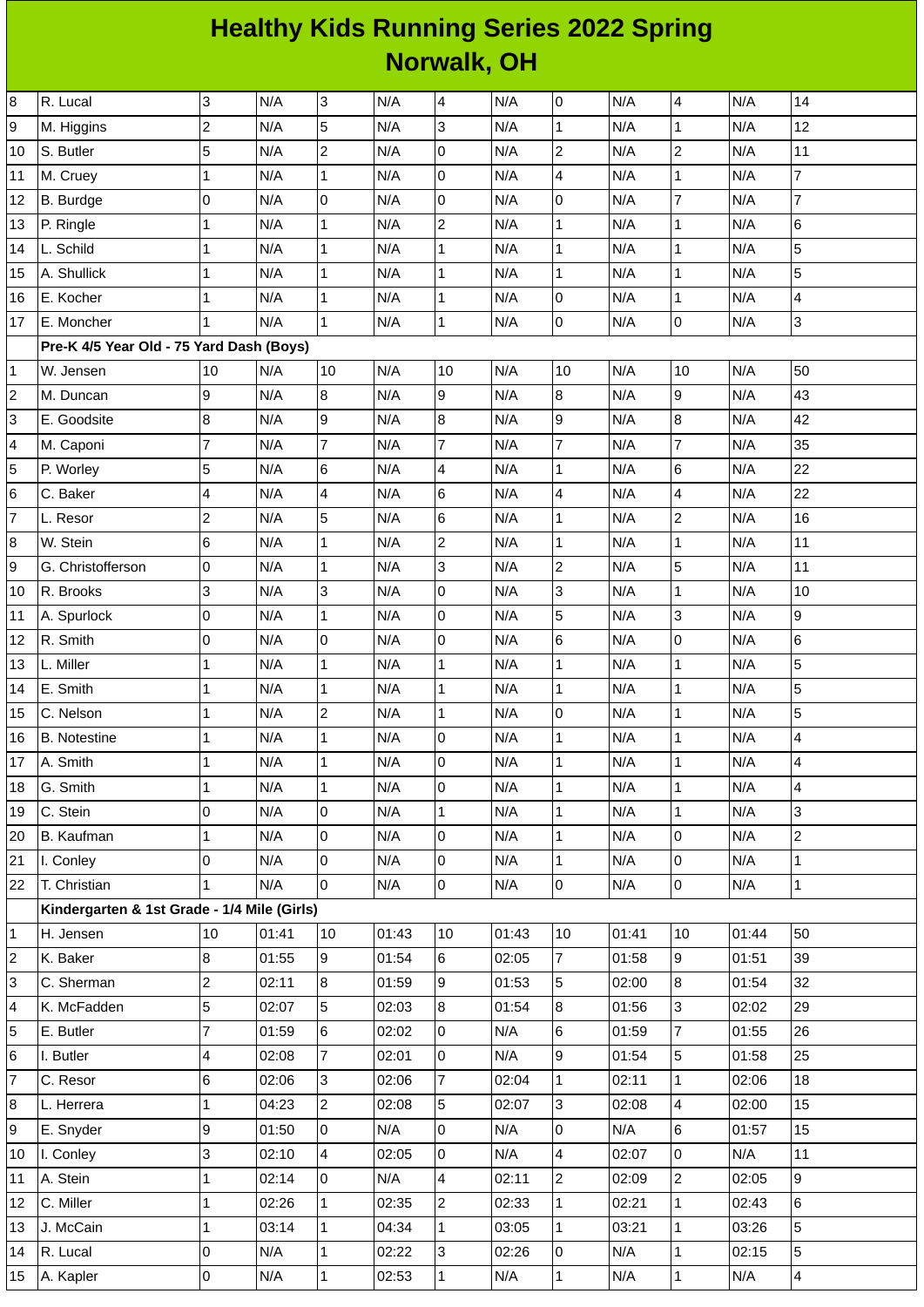## **Healthy Kids Running Series 2022 Spring Norwalk, OH**

| 16                      | M. Weeks                                   | 1              | 04:09 | $\mathbf{1}$        | 04:36 | l0             | N/A   | $\mathbf{1}$    | 03:32 | $\mathbf{1}$   | 03:12 | $\overline{4}$ |  |
|-------------------------|--------------------------------------------|----------------|-------|---------------------|-------|----------------|-------|-----------------|-------|----------------|-------|----------------|--|
| 17                      | N. Kaiser                                  | $\mathbf{1}$   | 04:05 | $\mathbf{1}$        | 02:52 | 1              | 02:59 | 0               | N/A   | $\mathbf 1$    | 02:59 | 4              |  |
| 18                      | B. Burdge                                  | 0              | N/A   | $\overline{0}$      | N/A   | $\pmb{0}$      | N/A   | 0               | N/A   | $\overline{a}$ | 02:05 | $\overline{c}$ |  |
|                         | Kindergarten & 1st Grade - 1/4 Mile (Boys) |                |       |                     |       |                |       |                 |       |                |       |                |  |
| 1                       | J. Lee                                     | 10             | 01:37 | 9                   | 01:40 | 10             | 01:37 | 10              | 01:37 | 9              | 01:38 | 48             |  |
| $\overline{c}$          | L. Caponi                                  | 9              | 01:43 | 10                  | 01:39 | 9              | 01:38 | 9               | 01:41 | 10             | 01:36 | 47             |  |
| 3                       | W. Goodright                               | 8              | 01:50 | 7                   | 01:55 | 8              | 01:46 | 8               | 01:45 | 8              | 01:46 | 39             |  |
| 4                       | B. Bumb                                    | $\overline{7}$ | 01:53 | $\overline{8}$      | 01:46 | $\overline{7}$ | 01:47 | $\overline{7}$  | 01:46 | $\overline{7}$ | 01:47 | 36             |  |
| 5                       | A. Sitterly                                | 6              | 01:55 | $6\phantom{.}6$     | 01:57 | 6              | 01:55 | 6               | 01:51 | 5              | 01:54 | 29             |  |
| 6                       | L. Brownell                                | 4              | 02:10 | 4                   | 02:10 | 0              | N/A   | 5               | 02:01 | 6              | 01:49 | 19             |  |
| $\overline{7}$          | O. Sutton                                  | 5              | 02:05 | $\mathbf{1}$        | N/A   | 5              | 02:10 | 4               | 02:09 | 3              | 02:10 | 18             |  |
| 8                       | M. Vanover                                 | 0              | N/A   | $\overline{c}$      | 02:13 | 4              | 02:11 | 3               | 02:10 | 4              | 02:08 | 13             |  |
| 9                       | O. Garwood                                 | $\overline{c}$ | 02:18 | $\mathbf{1}$        | 02:28 | 3              | 02:12 | $\mathbf{1}$    | 02:13 | $\overline{2}$ | 02:13 | 9              |  |
| 10                      | Z. Springer                                | 3              | 02:14 | 5                   | 02:02 | $\mathsf{O}$   | N/A   | $\mathbf 0$     | N/A   | 0              | N/A   | 8              |  |
| 11                      | B. Bogard                                  | $\mathbf 1$    | 02:27 | 3                   | 02:12 | 0              | N/A   | $\mathbf{2}$    | 02:11 | $\mathbf 1$    | 02:23 | 7              |  |
| 12                      | G. Pressly                                 | $\mathbf{1}$   | 02:38 | $\mathbf{1}$        | 02:34 | $\mathsf{O}$   | N/A   | 0               | N/A   | 0              | N/A   | $\overline{c}$ |  |
| 13                      | N. Pressly                                 | 1              | 02:34 | $\mathbf 1$         | 02:52 | $\mathsf{O}$   | N/A   | 0               | N/A   | 0              | N/A   | $\mathbf{2}$   |  |
|                         | 2nd & 3rd Grade - 1/2 Mile (Girls)         |                |       |                     |       |                |       |                 |       |                |       |                |  |
| 1                       | A. Sitterly                                | $10\,$         | 03:38 | 10                  | 03:33 | 10             | 03:32 | 10              | 03:24 | 10             | 03:27 | 50             |  |
| 2                       | K. Kluding                                 | 8              | 04:06 | $8\,$               | 04:20 | 8              | 04:05 | 9               | 04:06 | 8              | 04:00 | 41             |  |
| 3                       | O. Garwood                                 | $\overline{7}$ | 04:27 | $\overline{7}$      | 04:52 | 7              | 04:15 | 0               | N/A   | $\overline{7}$ | 04:15 | 28             |  |
| 4                       | G. Duncan                                  | 9              | 03:44 | 9                   | 03:34 | 9              | 03:33 | 0               | N/A   | 0              | N/A   | 27             |  |
| 5                       | B. Burdge                                  | 0              | N/A   | $\overline{0}$      | N/A   | 0              | N/A   | $\overline{0}$  | N/A   | 9              | 03:52 | $\overline{9}$ |  |
|                         | 2nd & 3rd Grade - 1/2 Mile (Boys)          |                |       |                     |       |                |       |                 |       |                |       |                |  |
| 1                       | E. Van Dresser                             | $10\,$         | 03:38 | 10                  | 03:43 | 9              | 03:45 | 10              | 03:20 | 10             | 03:22 | 49             |  |
| $\overline{\mathbf{c}}$ | K. Stover                                  | 9              | 03:46 | 9                   | 03:44 | 10             | 03:33 | 8               | 03:38 | 8              | 03:31 | 44             |  |
| 3                       | K. Kaltenbach                              | $\overline{7}$ | 03:49 | $\bf{8}$            | 03:47 | 6              | 03:54 | 9               | 03:31 | 9              | 03:27 | 39             |  |
| 4                       | Z. Wolf                                    | 8              | 03:47 | $\overline{7}$      | 03:51 | 8              | 03:50 | $\overline{7}$  | 03:43 | 5              | 03:46 | 35             |  |
| 5                       | A. Goodsite                                | 6              | 03:51 | 5                   | 04:10 | 5              | 04:01 | $6\phantom{.}6$ | 03:50 | $\overline{7}$ | 03:40 | 29             |  |
| 6                       | M. Worley III                              | 4              | 03:58 | 4                   | 04:11 | $\overline{4}$ | 04:02 | 5               | 03:51 | 4              | 03:55 | 21             |  |
| 7                       | D. Kline                                   | 5              | 03:52 | 6                   | 04:00 | $\overline{7}$ | 03:52 | 0               | N/A   | 3              | 03:58 | 21             |  |
| 8                       | E. Seager                                  | $\overline{c}$ | 04:13 | $\overline{c}$      | 04:20 | $\mathbf{1}$   | 04:09 | 0               | N/A   | 6              | 03:43 | 11             |  |
| 9                       | J. McCain                                  | 3              | 04:07 | 3                   | 04:18 | 3              | 04:03 | $\Omega$        | N/A   | $\mathbf{1}$   | 04:22 | 10             |  |
| 10                      | K. Kaltenbach                              | $\mathbf 1$    | 04:31 | $\mathbf{1}$        | 04:36 | 2              | 04:06 | 4               | 04:01 | 1              | 04:06 | 9              |  |
| 11                      | P. Capizzi                                 | $\mathbf{1}$   | 04:47 | $\mathbf{1}$        | 04:30 | $\mathbf{1}$   | 04:14 | 3               | 04:20 | $\overline{a}$ | 04:05 | 8              |  |
| 12                      | C. Van Dresser                             | $\mathbf 1$    | 04:39 | $\mathbf{1}$        | 05:06 | $\mathbf{1}$   | 04:21 | $\overline{c}$  | 04:31 | $\mathbf 1$    | 04:27 | 6              |  |
| 13                      | W. Resor                                   | $\mathbf{1}$   | 04:49 | $\mathbf{1}$        | 05:21 | $\mathbf{1}$   | 05:15 | $\mathbf{1}$    | 04:54 | $\mathbf{1}$   | 04:51 | 5              |  |
| 14                      | C. Shullick                                | 0              | N/A   | $\mathsf 0$         | N/A   | $\pmb{0}$      | N/A   | 0               | N/A   | $\mathbf 1$    | 04:30 | $\mathbf{1}$   |  |
|                         | 4th & 5th Grade - 1 Mile (Girls)           |                |       |                     |       |                |       |                 |       |                |       |                |  |
| 1                       | K. Schafer                                 | 10             | 07:35 | 10                  | 08:19 | 9              | 07:23 | 10              | 07:38 | 10             | 08:08 | 49             |  |
| 2                       | A. Van Dresser                             | 9              | 08:22 | 9                   | 09:42 | 8              | 08:40 | 9               | 08:39 | 9              | 08:59 | 44             |  |
| 3                       | M. Sullivan                                | 0              | N/A   | $\bf{8}$            | 10:17 | 7              | 10:13 | 8               | 09:59 | 8              | 09:32 | 31             |  |
| 4                       | A. McDonnell                               | 0              | N/A   | $\mathsf{O}\xspace$ | N/A   | 10             | 07:12 | 0               | N/A   | 0              | N/A   | 10             |  |
|                         | 4th & 5th Grade - 1 Mile (Boys)            |                |       |                     |       |                |       |                 |       |                |       |                |  |
| 1                       | L. Wolf                                    | 10             | 07:10 | 10                  | 07:15 | 10             | 06:56 | 9               | 07:08 | $10\,$         | 07:02 | 49             |  |
| $\overline{\mathbf{c}}$ | B. Van Dresser                             | 8              | 07:42 | 9                   | 08:01 | 9              | 07:56 | 8               | 07:37 | 8              | 07:49 | 42             |  |
| 3                       | O. Resor                                   | 5              | 10:02 | $\overline{7}$      | 11:49 | 6              | 10:43 | 6               | 10:55 | 6              | 10:10 | 30             |  |
| 4                       | J. Collins                                 | $\overline{7}$ | 08:13 | $\overline{0}$      | N/A   | 8              | 08:08 | $\overline{7}$  | 07:58 | $\overline{7}$ | 08:04 | 29             |  |
| 5                       | L. Capizzi                                 | 6              | 08:34 | 8                   | 08:09 | $\overline{7}$ | 08:09 | 0               | N/A   | 0              | N/A   | 21             |  |
|                         |                                            |                |       |                     |       |                |       |                 |       |                |       |                |  |